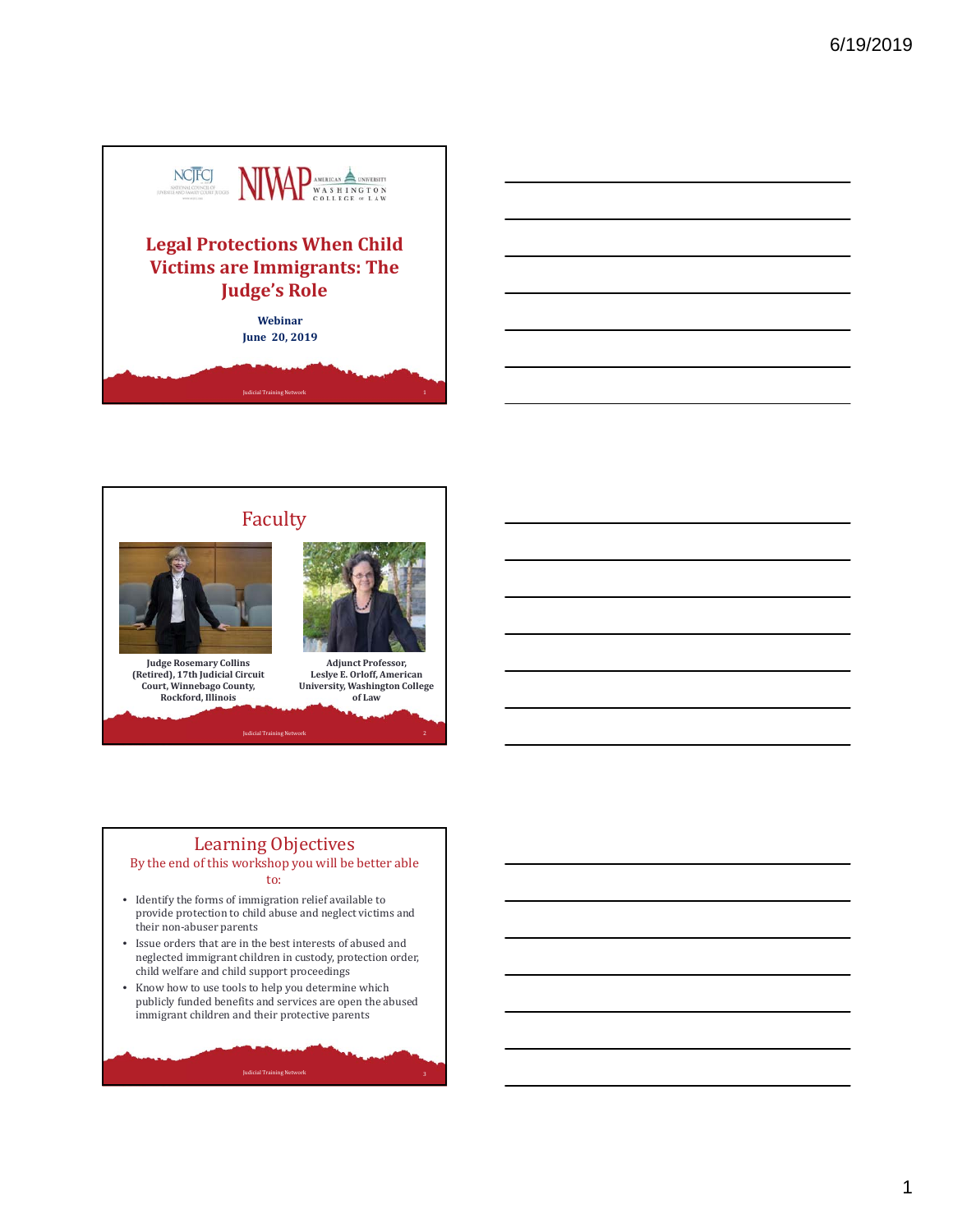





## **Judicial Role**

#### • Make detailed findings

- Family relationships: Marriage and Parent child relationship
- Battering, extreme cruelty, child abuse, elder abuse, child
- abandonment, neglect, sexual assault, stalking
- Apply and cite state law
- Role Congress created for state court judges in – U/T visa certification
	- Special Immigrant Juvenile Status findings
- Distribute DHS-produced "Know Your Rights" information available at your courthouse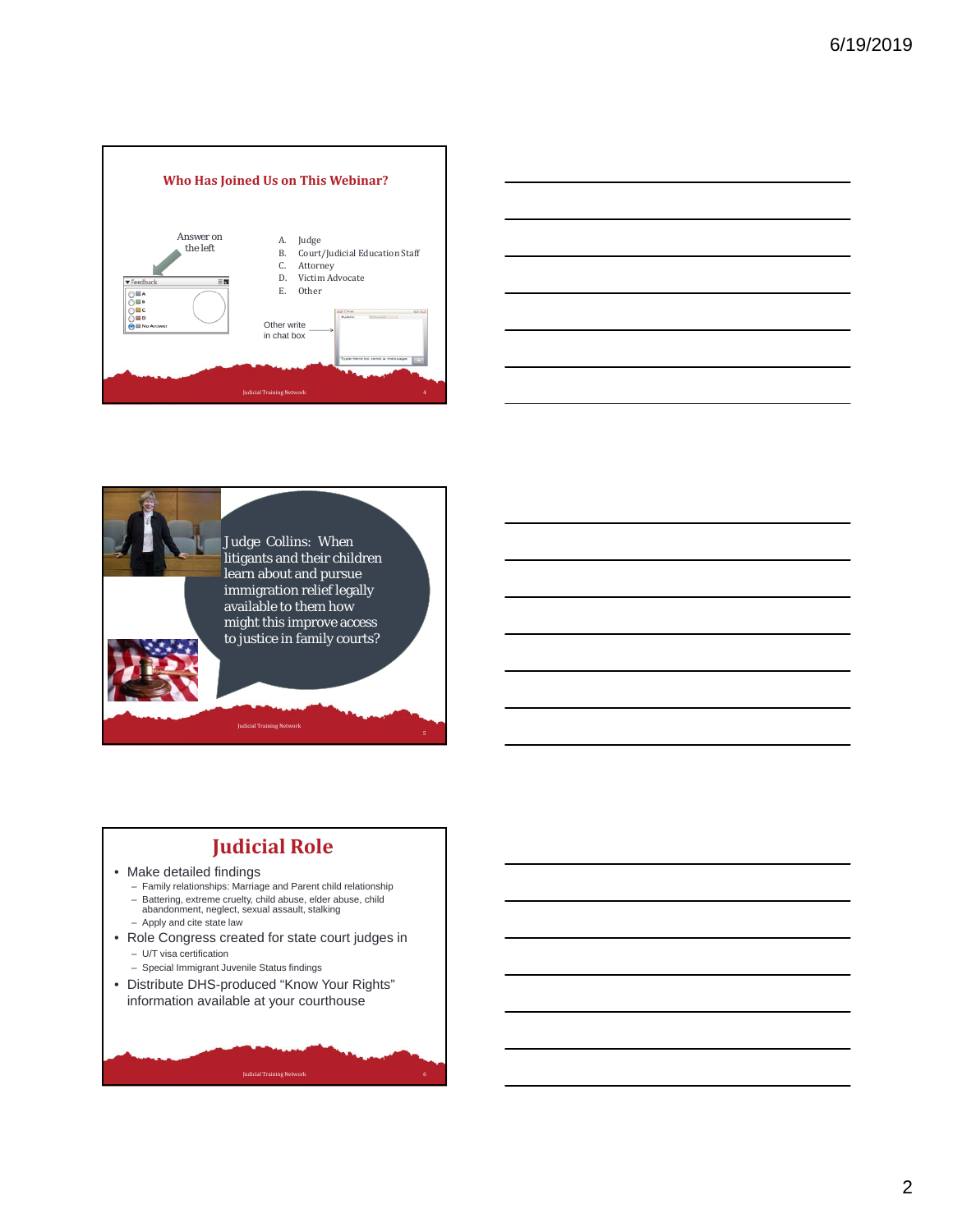Many Immigrant Children and **Immigrant Parents who are Victims** of Domestic Violence, Child Abuse, Child Neglect or Child Abandonment Are Eligible for Immigration Relief



#### DHS Victim Protection Role

- Statute and Regulations Create
	- Immigration protections for victims of domestic violence, child abuse, sexual assault, stalking, human trafficking and other crimes
- DHS victim witness protection memo
- VAWA Confidentiality
	- -384 DHS computer system (VAWA, T visas, U visas)

National Immigrant Women's Advocacy Project at the **American University Washington College** of Law 8 american University Washington College of Law 8 american

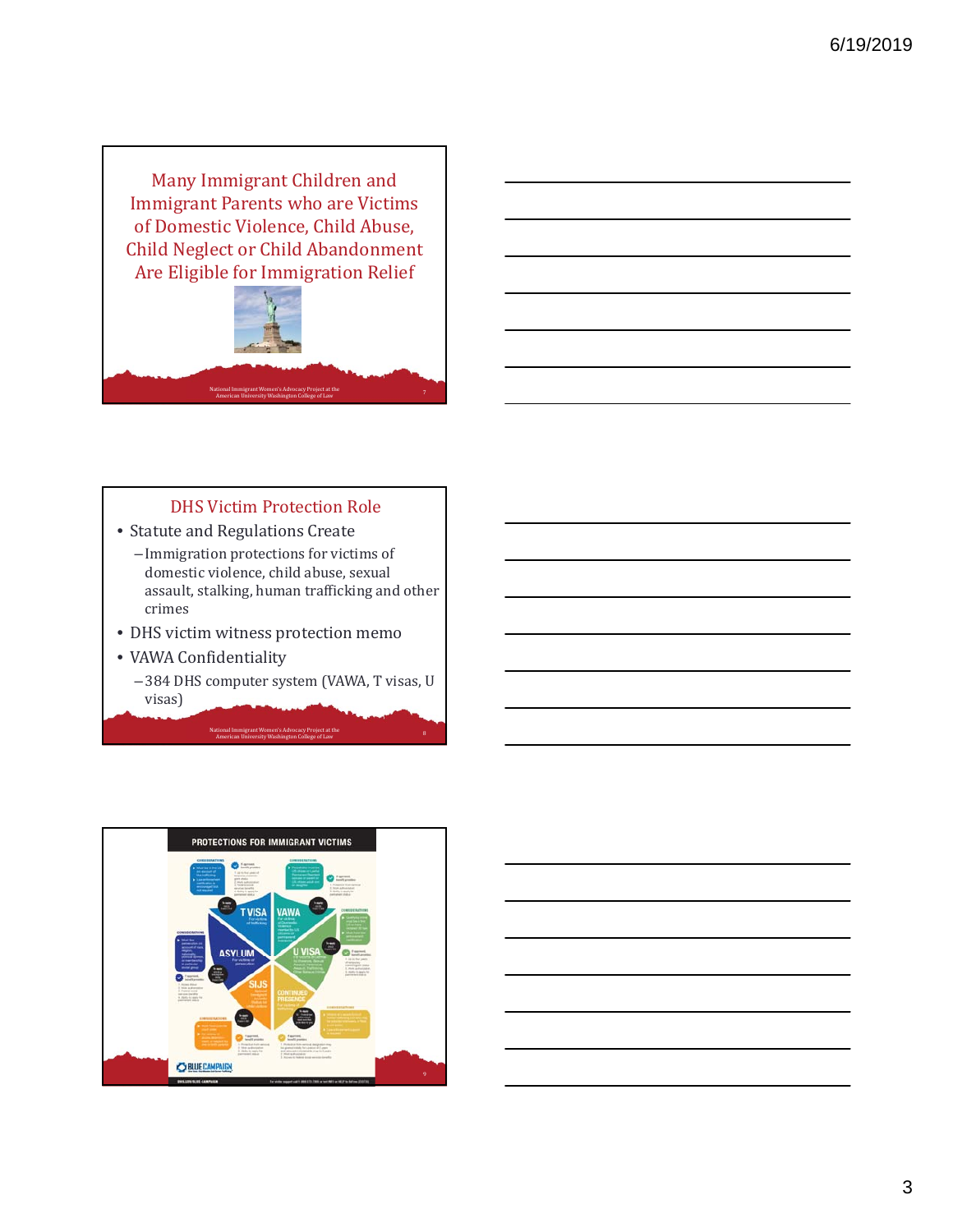#### **DHS VAWA Confidentiality Computer System**

- Directs use of "red flag" "384" computer system to identify victims who have already filed for or have been granted victim-based immigration relief
- Protects against immigration enforcement, removal, release of information and reliance on information from perpetrator in victim's cases
	- Spouse abuse, child abuse, elder abuse - Crime victims including domestic violence, sexual assault, stalking, other violent crimes

National Immigrant Women's Advocacy Project at the **American University Washington College** of Law<br>American University Washington College of Law

– Human trafficking victims

#### Benefits for Child and Adult Victims and Their Children

- Protection from deportation
- VAWA confidentiality protection
- Enhanced safety for survivors
- Temporary legal immigration status
- Protections for family members
- Financial independence from perpetrator
	- Legal work authorization (7-48 months of filing)
	- Greater public benefits and services
	- E.g. Health care, child care, foster care payments, financial aid, housing, food stamps (SNAP)

National Immigrant Women's Advocacy Project at the **COLL 2018** 08/06/2014 ... 11<br>American University Washington College of Law **08/06/2014** 

#### VAWA Self-Petitioning Requirements

- Subjected to Battery or Extreme Cruelty
- By a U.S. Citizen or Permanent Resident
	- spouse;
	- Parent or step-parent; or
	- Citizen adult son/daughter (over 21)
- With Whom Self-Petitioner Resided
- No time period required
- Good Moral Character
- Good Faith Marriage
- VAWA cancellation of removal has similar eligibility requirements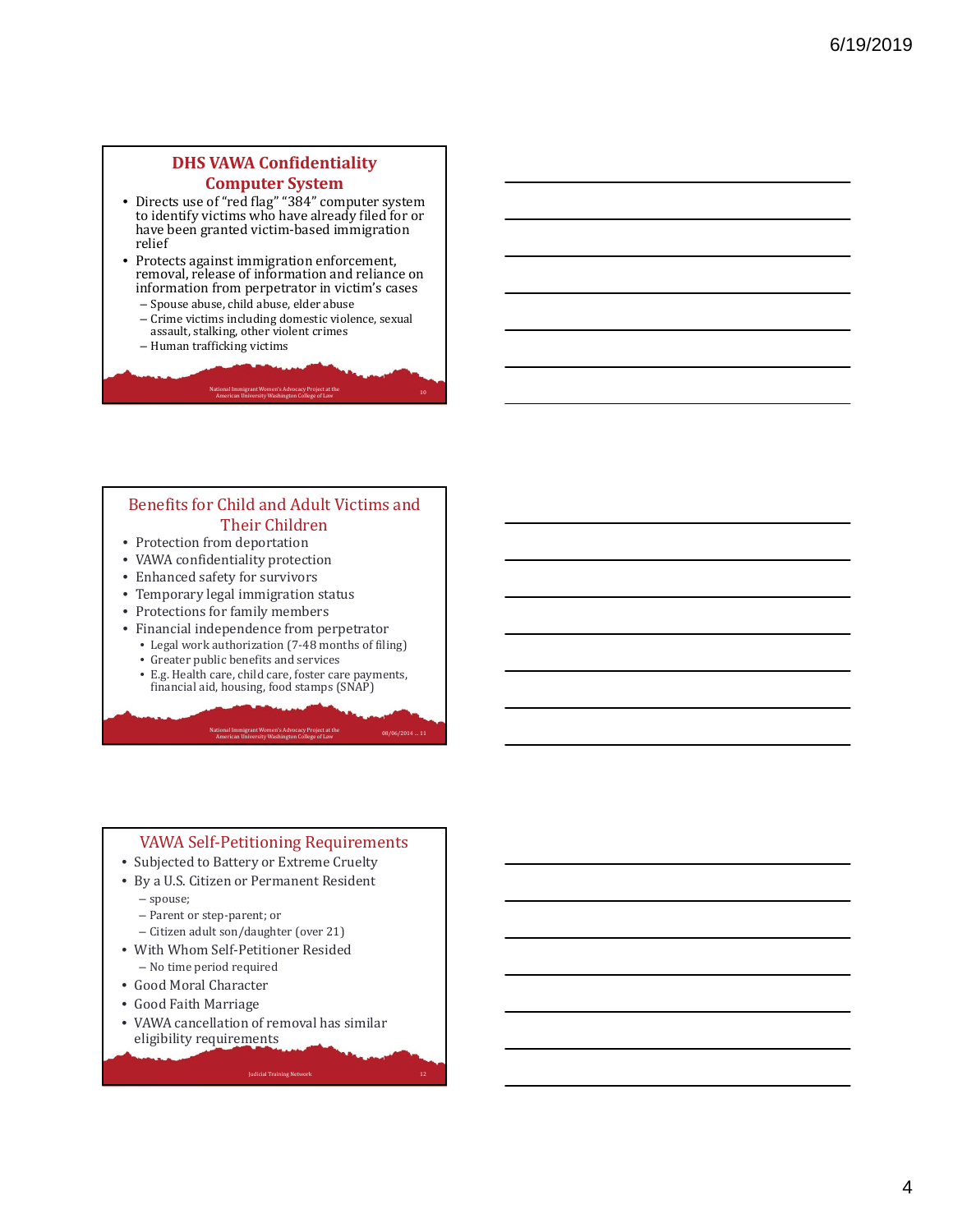## **T Visa for Trafficking Victims**

- A victim of a severe form of trafficking in persons - Sex or labor trafficking involving victim under 18 or and adult subject to force, fraud or coercion
- Victim is physically present in the U.D. on account of trafficking
- Victim must comply with reasonable requests for helpfulness in investigating or prosecuting trafficking. Exceptions
	- Under age 18
- Physical or psychological trauma impede helpfulness/cooperation

**Judicial Training Net** 

- Removal from the U.S. would cause extreme
- hardship

## U Visa Requirements

- Victim of a qualifying criminal activity
- Has been, is being, or is likely to be helpful in
	- Detection, investigation, prosecution, conviction or sentencing
- Suffered substantial physical or mental abuse as a result of the victimization

14

- Possesses information about the crime
- Crime occurred in the U.S. or violated U.S. law

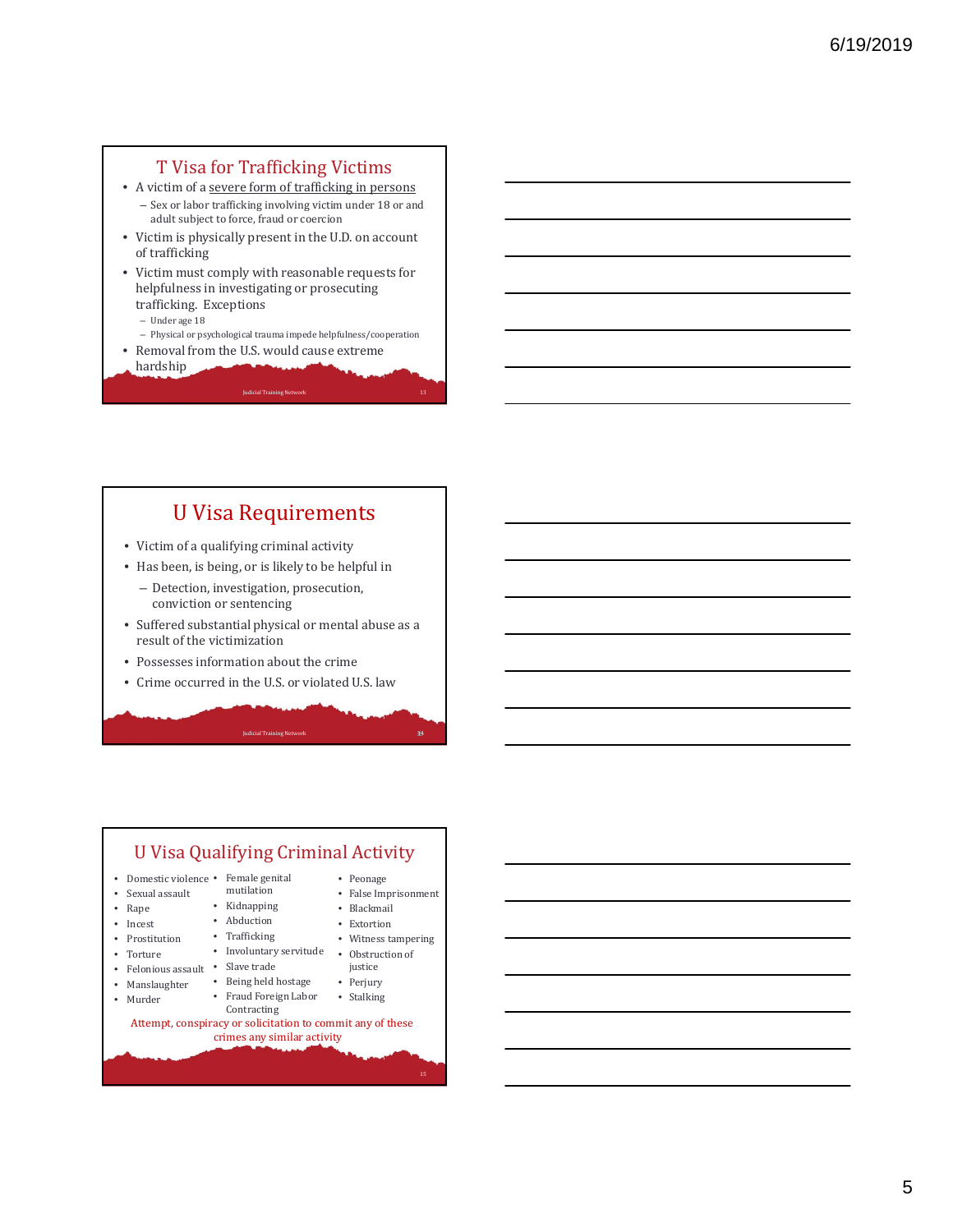## **U** Visa Regulations Definitions

Although terms are used interchangeably

- As a matter of law (U visa regulations)
	- Helpfulness in the "investigation or prosecution" always means
		- "Detection, investigation, prosecution, conviction, or sentencing"
	- "Crime" always means • "criminal activity"
- "Criminal activity" chosen to offer early access to justice system protection

Judicial Training Network 16

– Improving stability for crime victims

## **According to DHS, a U/T Visa Certification Tells USCIS Only 3 Things:**

- $\bullet$  Certifier believes the applicant is a victim of a qualifying criminal activity
- Victim had knowledge of the criminal activity
- Victim was, is, or is likely to be helpful in the detection, investigation, prosecution, conviction or sentencing

#### **Types of Proceedings Courts May Detect Helpfulness** • Criminal

- Family
	- $\checkmark$  Civil Protection Order
	- $\checkmark$  Custody Case
	- $\checkmark$  Child Abuse, Neglect, or Termination of Parental Rights
	- $\checkmark$  Divorce Case
	- $\checkmark$  Paternity Case
- Juvenile
- Probate
	- $\checkmark$ Elder / Dependent **Adult Abuse**
	- $\checkmark$  Guardianship  $\checkmark$  Conservatorship
- Civil
	- $\checkmark$  Employment  $\checkmark$  Tort damages against a
		- perpetrator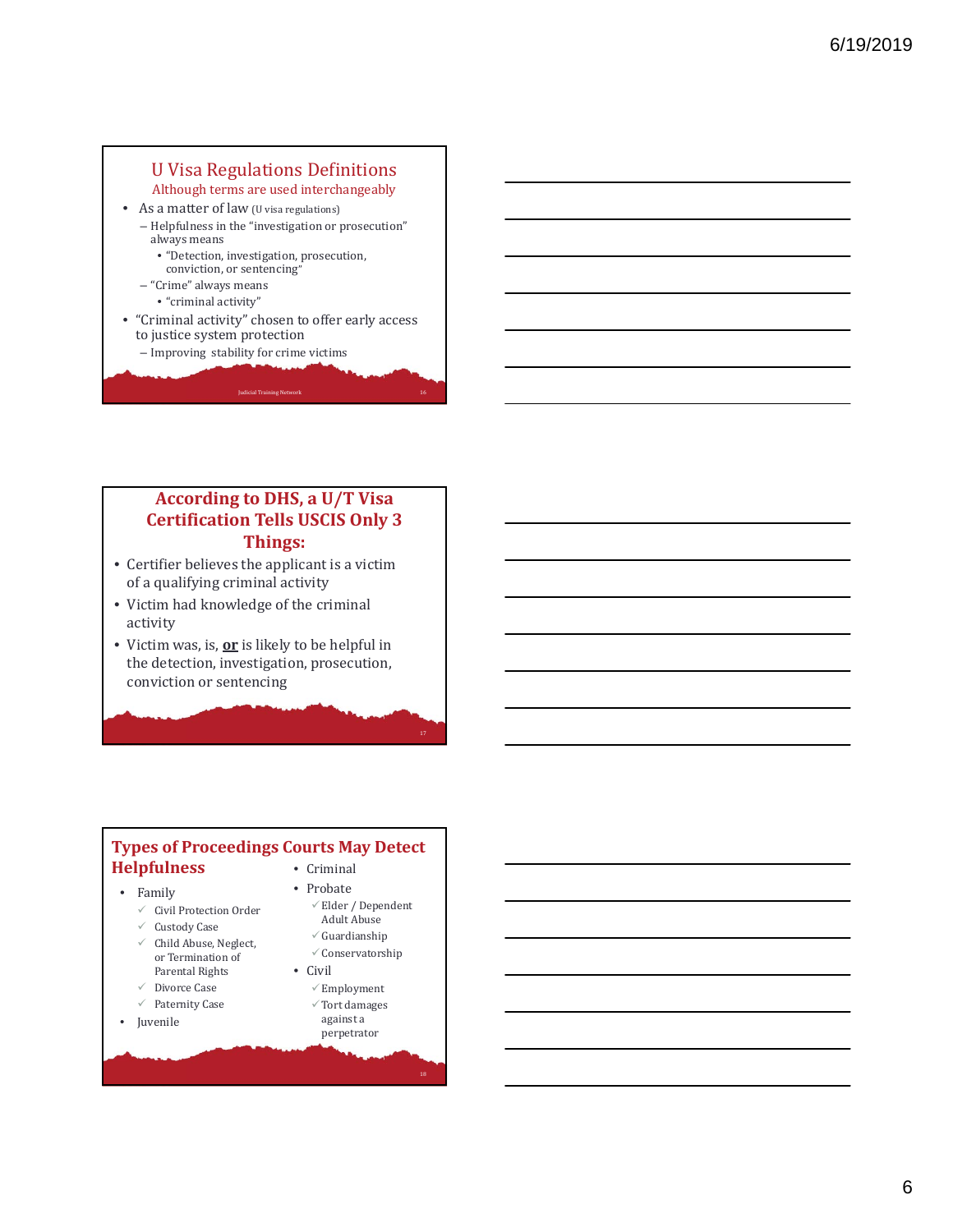



#### Special Immigrant Juvenile Status (SIJS)

- Immigration relief for unmarried children
- Under the age of majority under state law
- Victims of abuse, abandonment, neglect, or dependency
	- By at least **one parent**
- To apply must submit required findings from a state court with jurisdiction over
	- the care, custody, or dependency of the child

#### Why Congress Wanted Input From **State Court Judges**

Judicial Training Network 20

<sup>21</sup>

- Included a role for state court judges as experts in child best interests, custody, and child welfare matters.
- State court expertise that are an inherent part of court's decision-making when courts:
	- Adjudicate facts of child abuse, neglect and abandonment
	- Issue orders regarding child care, custody, and placement that further the best interests of children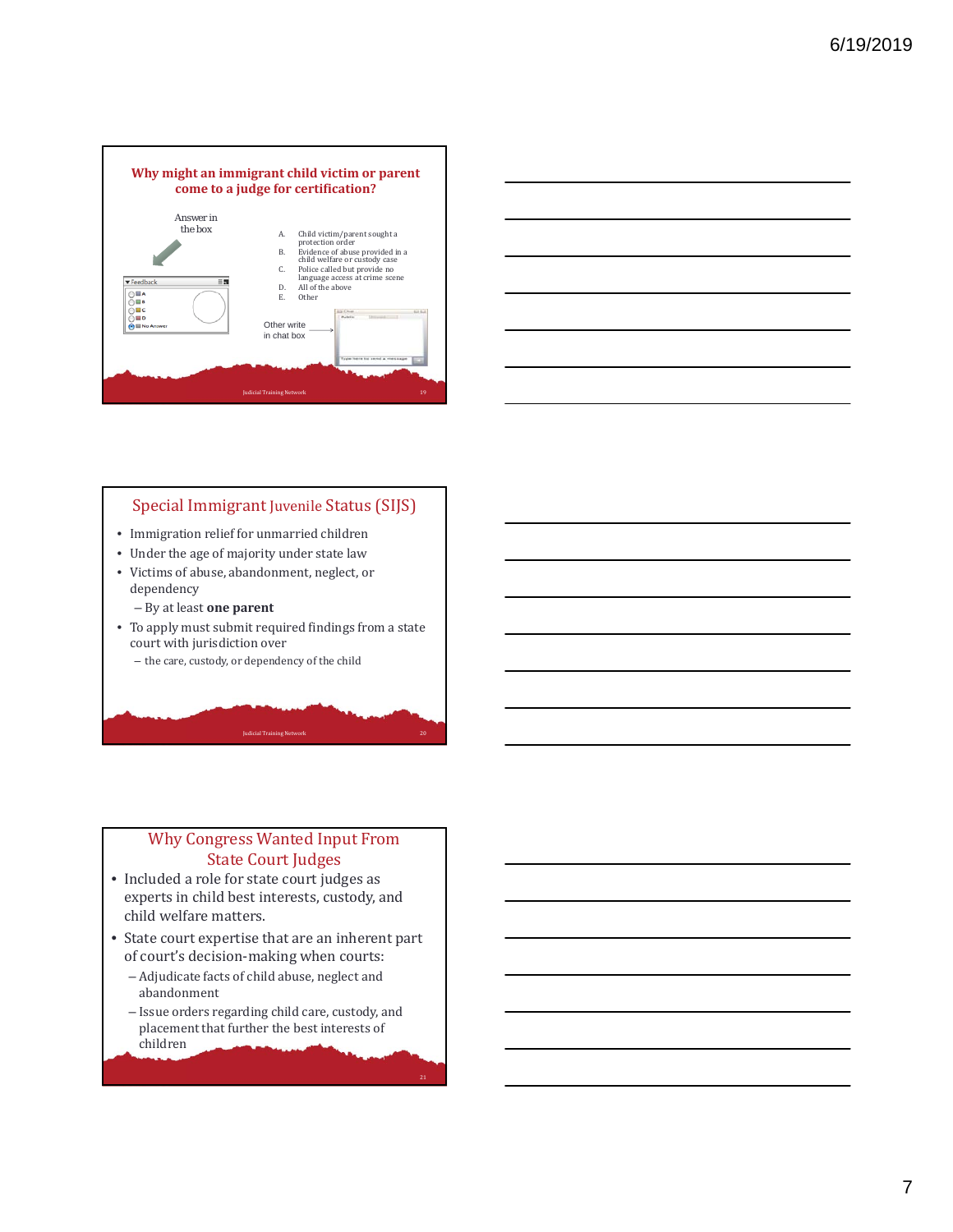#### State Court Findings Needed for SIJS \*State Law Applies To Each\*

- The court has jurisdiction to issue orders regarding the care, custody, or placement of an immigrant child (under age of majority and unmarried) with
	- An individual (e.g. non-abusive parent, grandparent, kinship care, guardian, next friend, adopting parent) OR
- State agency, private agency, including foster care system
- It is not in the child's best interest to return to their home country
	- Best caregiver identification/often not necessary to compare countries
- Reunification of the child is not viable with a parent due to at least ONE PARENT'S abuse, abandonment, or neglect

#### **State Courts Regularly Make** Custody & Placement Determinations

- Who will be the custodian/guardian of the minor
- With whom will the child live
- Whether the minor will be committed to the custody of the state or private agency for care, treatment, or rehabilitation

## Decisions about care and custody of children arise in...

24

- Civil protection order cases
- Custody cases
- Child welfare cases
- Divorce cases
- Delinquency cases
- Guardianship cases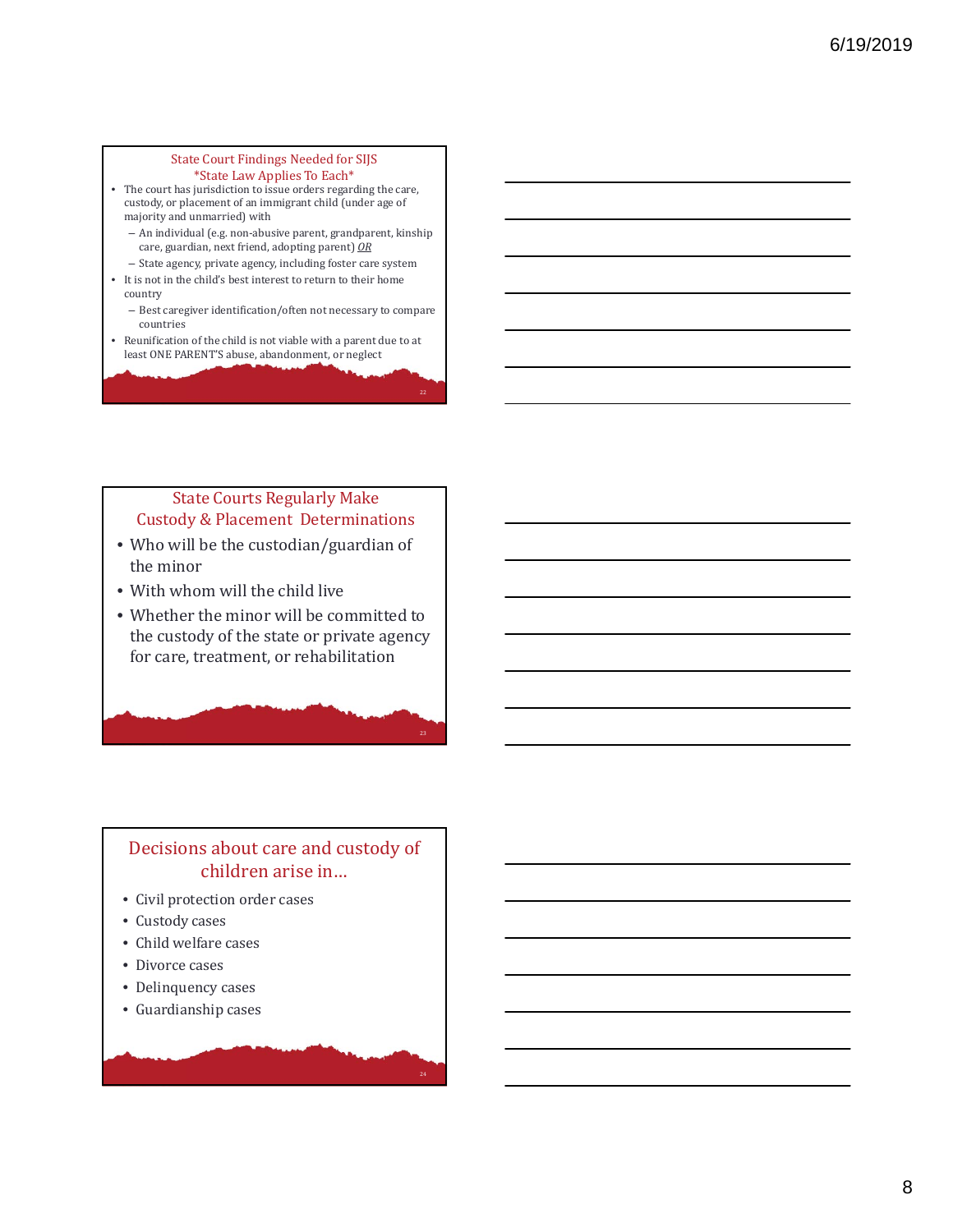- Home country not in child's best interests Identify each potential custodian in U.S. and home country
- Apply state best interests factors to each placement
- States in court order the factual findings that support chosen placement
- Make findings that illustrate why under state best interest factors court is not choosing placements in child's home country
- Compare the supports, help, services child needs U.S vs. home country
- Example of factors VAWA Extreme hardship

## Reunification Not Viable and Best Interests

- Order must include the finding that reunification with the parent is not viable
- Using state best interests law
	- Identify factual reasons why reunification is not viable
	- Will include explaining why the abusive parent is not being granted physical custody of the child

#### Protections for Abused Children and Family Members

- VAWA self petitioner = Abused Child, Parent of abused child, Abused parent
	- Family included: applicants' children and an under 21 year old child can include their parent
- U and T visa applicant = Child victim or their parent - Family included:
	- Under 21: spouse, children, parents, unmarried siblings under 18

National Immigrant Women's Advocacy Project at the **American University Washington College** of Law 27<br>27

- Over 21: spouse and children
- Special Immigrant Juvenile Status = child victim
	- Family included: None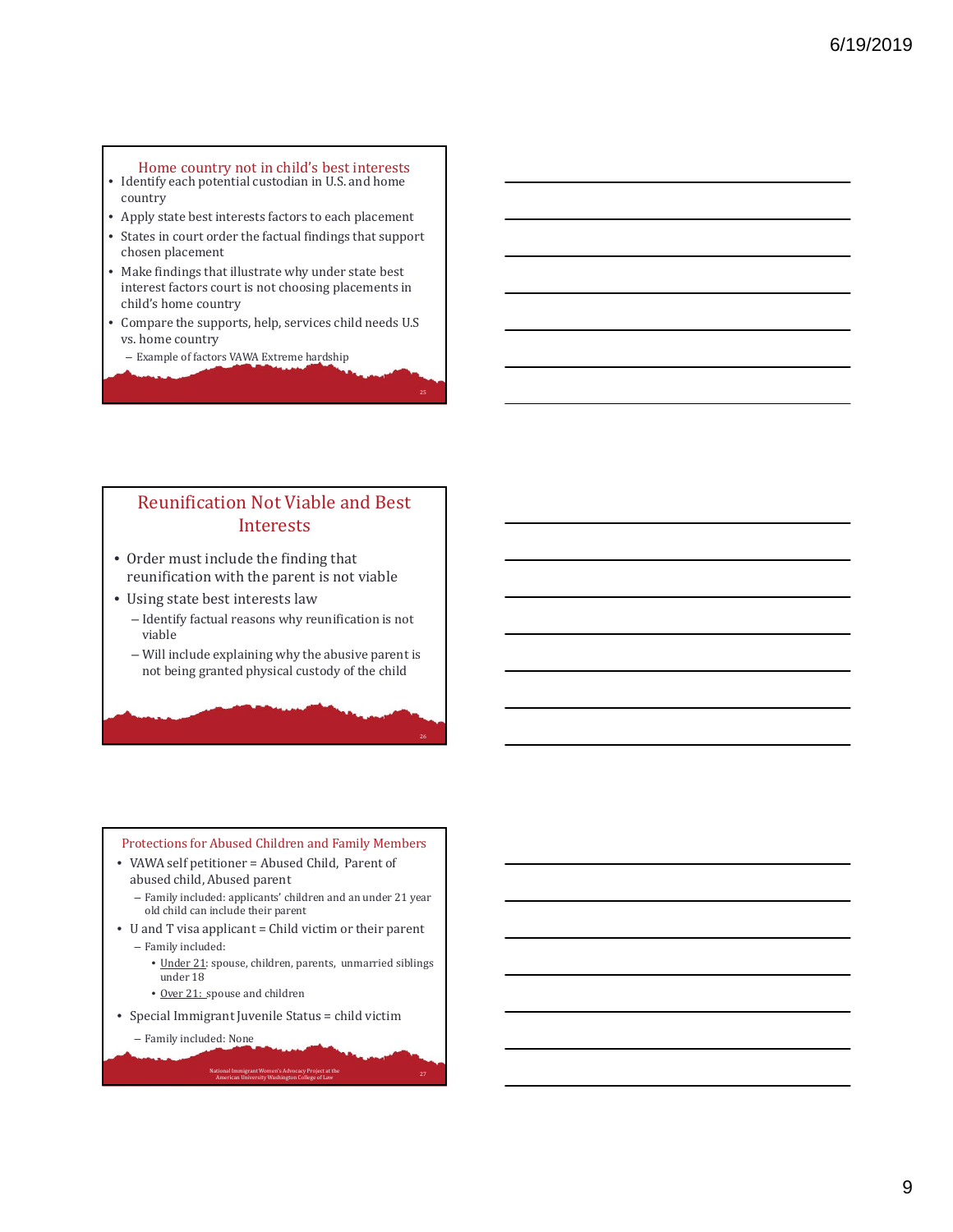## Impact of Divorce on Child's Access to Immigration Relief

- Divorce cuts off an abused step-child's access to
	- VAWA self‐petitioning
	- $\bullet$  must be filed before divorce is final
	- Family based visa filed by step‐father
		- Divorce cannot occur before receipt of green card

**Judicial Training Network** 

#### Immigrant Victims and Children Who File for **Immigration Relief Receive**

- Protection from deportation
- Legal work authorization and access to drivers' licenses upon
	- Approval or wait list approval
- Access to some federal public benefits - Varies by immigration case type and state
- VAWA confidentiality protection upon filing VAWA, T or U visa case

#### Case Scenario

Judicial Training Network 29

Clara met Eduardo a naturalized U.S. citizen when he came back to his hometown to visit his family in El Salvador. Eduardo started dating, Clara who was raising her 9 year old son Miguel. After Clara became pregnant and gave<br>birth to a baby girl Lupe, Eduardo decided to bring Clara, Miguel and Lupe to the U.S. to live with him. When they arrived in the U.S. Eduardo took Clara, Miguel and Lupe's passports and became physically and sexually abusive of Clara and abusive of Miguel who tried to protect his mother from Eduardo's abuse. Eduardo also physically beat Lupe when he said she "misbehaved". Within a year following their arrival in the U.S. Eduardo forced both Clara and Miguel to work for his family's business and never paid them for their labor. One night when Miguel was 13 and Lupe was 5, Eduardo's rage led to severe beatings with a belt<br>of Miguel and of Lupe. When Clara intervened to protect the children, Eduardo strangled her until she passed out. The neighbors call the police for help, Clara talked to police when they arrived. The police arrested Eduardo for attempted murder and child abuse, took Clara to the hospital and placed the children in the care of the state.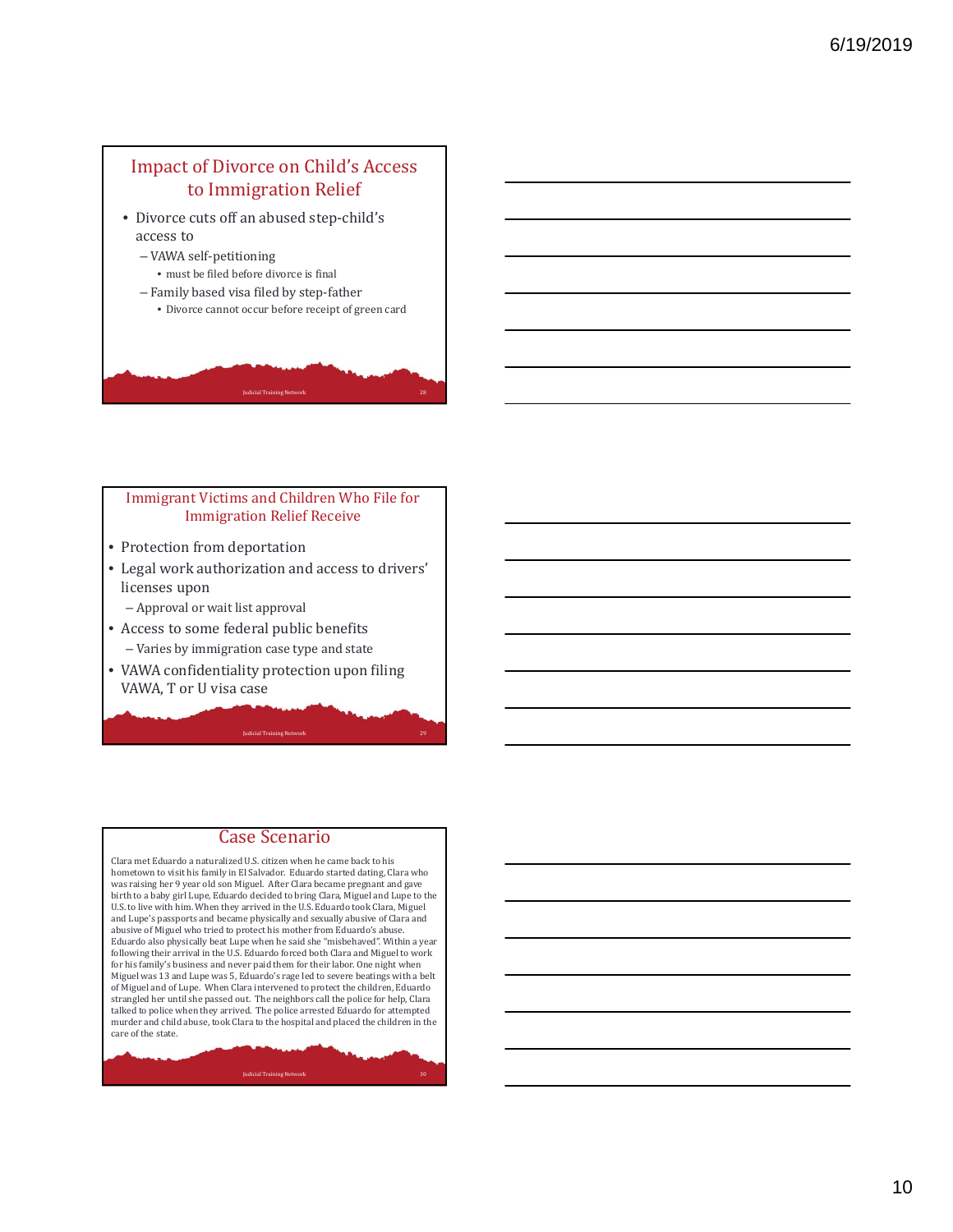



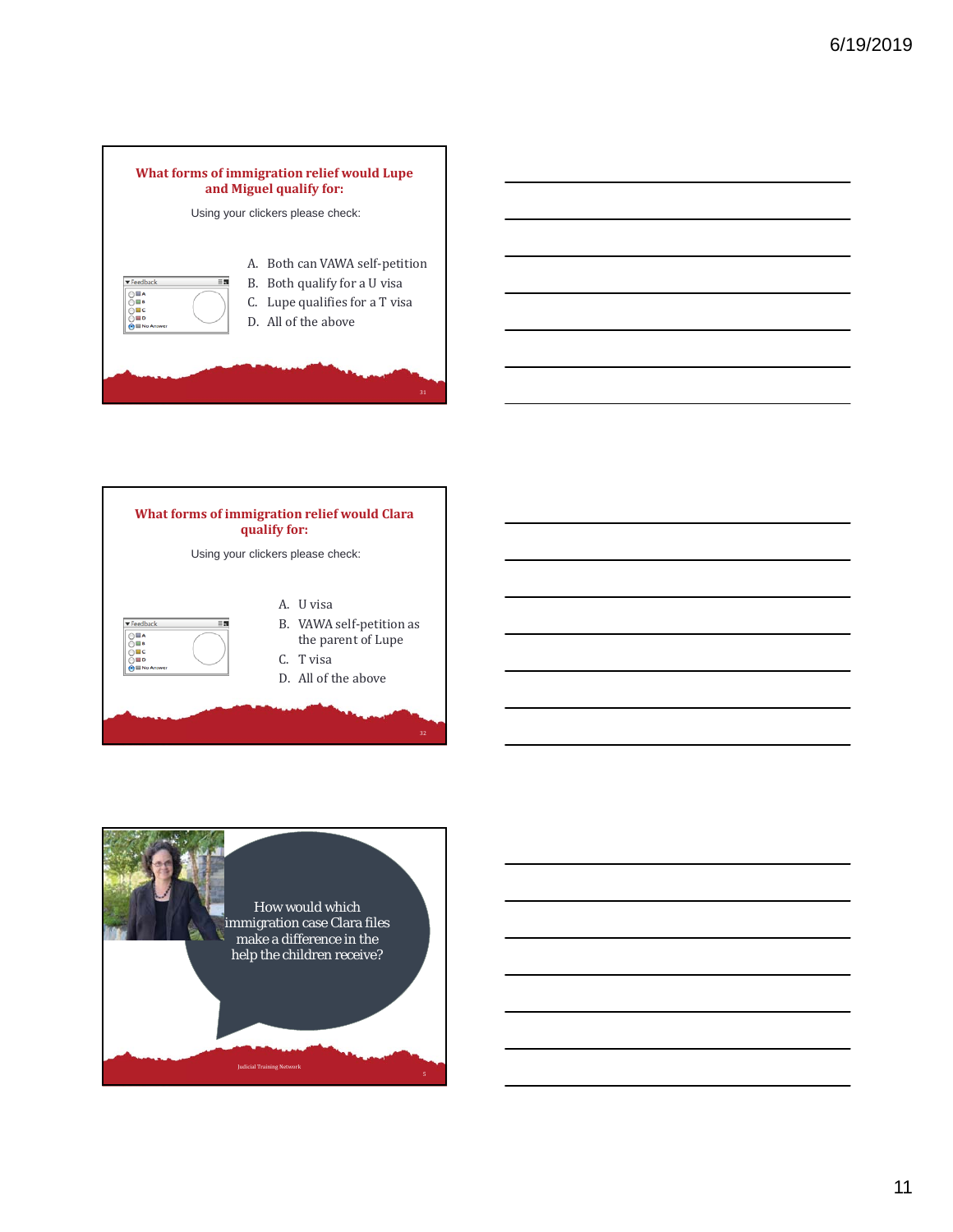





## **Immigrants and Protection Orders**

- All persons are eligible to receive civil protection orders without regard to the immigration status of any party or child
- Protection order issuance  $=$  no effect on immigration status
- A conviction *or finding* of violation of the "*protection against* abuse provisions" of a protection order is a deportable offense
- Immigrant victims and their children often need creative protection order remedies using the state catch all provisions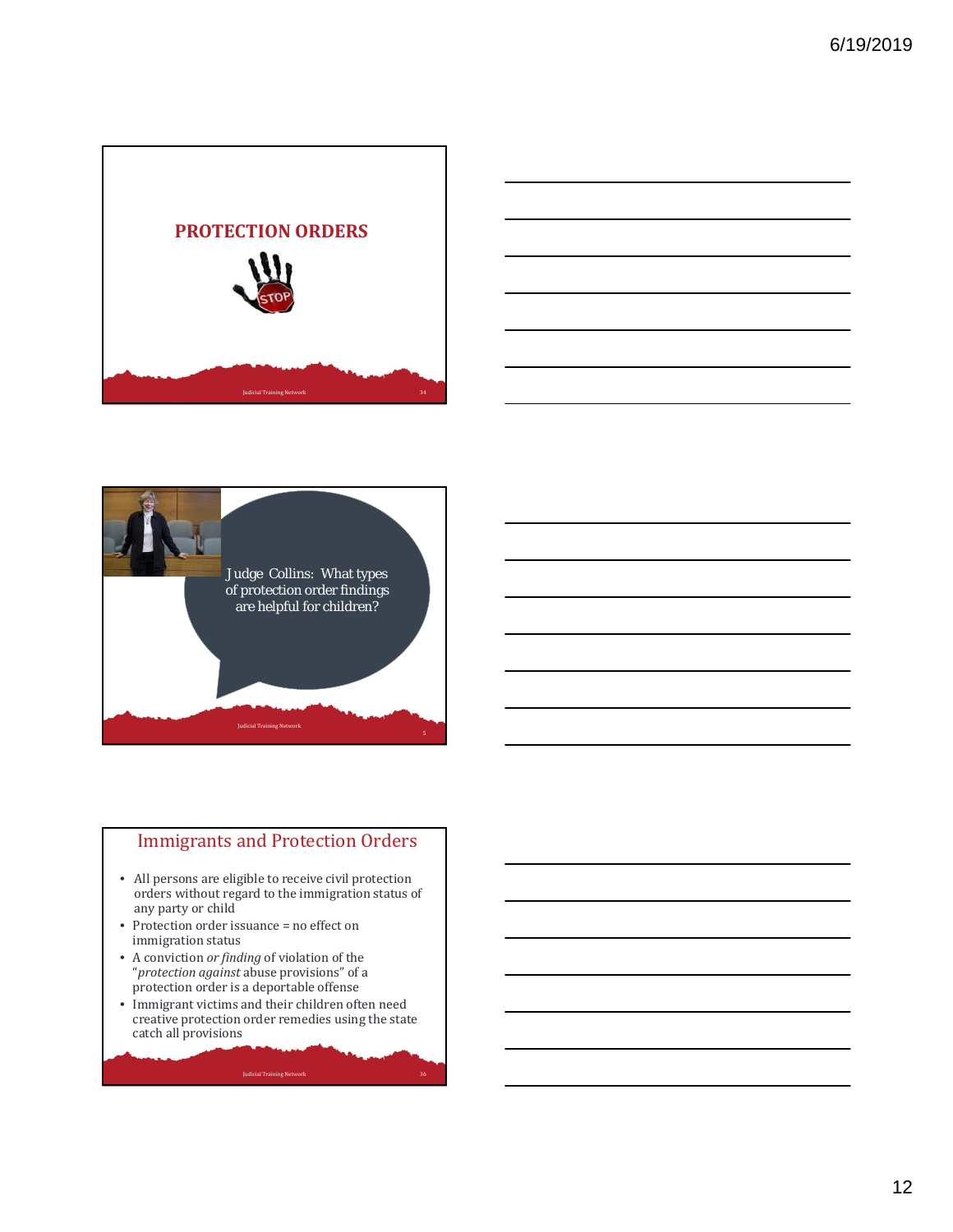## Use Creative Remedies to...

- Stop immigration related abuse
- Protect victims still living with their abusers

Iudicial Training Network

- Obtain documents the victim needs for an immigration case or for care of child
- Deter parental kidnapping
- Child/Spousal support - Affidavit of support
- Health insurance



## **Protecting Immigrant Mothers Protects Children**

- Immigrant victims who receive help, including immigration relief, child abuse likelihood drops significantly (77% to 23%).
- Children of help seekers 20% less likely to have abuser threaten them
- One third less likely to have abuser threaten to take them away from their mother<br>Ammar, Orloff, Hass and Dutton, "Children of Battered Immigrant Women: An Assessment of the Cumulative<br>Effects of Violence, Access to Services and Immigrant Status: "Geptember 2004)<br>http:// Judicial Training Network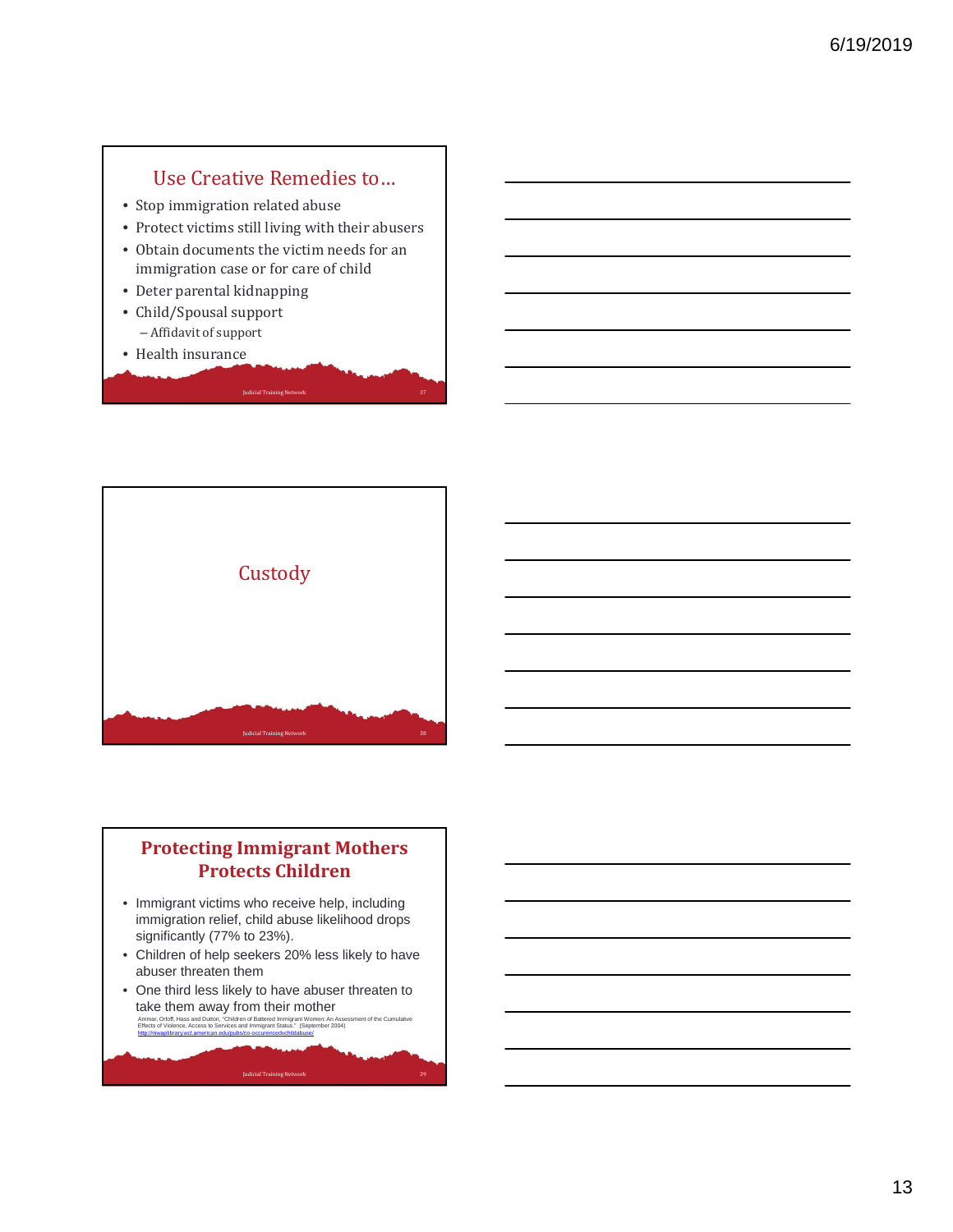#### **Is Immigration Status Relevant to Custody?**

- Relevant to: Immigrant crime victim presents evidence of immigration related abuse, power and control suffered
	- Either not filing or withdrawing immigration papers
	- Threats to turn victim in for deportation
	- Part of history of violence

– Evaluation of parenting skills

- Not relevant to:
	- Core primary caretaker determination
- 
- Best interests of the child determination
- Requirements regarding custody awards to non-abusive parent

**Judicial Training Network** 

#### **ABA Center on Children & The Law**

- "Parties should not be able to raise, and courts should not consider, immigration status of domestic violence victims and their children in civil protection order, custody, divorce or child support proceedings."
- "Batterers whose victims are immigrant parents use threats of deportation to avoid criminal prosecution for battering and to shift the focus of family court proceedings away from their violent acts…When the judicial system condones these tactics, children suffer."
- "This … will ensure that children of immigrant domestic violence victims will benefit from …laws (like presumptions against awarding custody or unsupervised visitation to batterers) in the same manner as all other children."

**Judicial Training Network** 

#### **Myth vs. Fact: Parents without Legal Immigration Status Myth** 1. Deportation is imminent **Fact**  1. DHS policies prevent detention/removal of immigrant parents who are crime victims

- 2. Parent is likely to flee U.S. with child
	-

**Judicial Training Network** 

- 3. The parent has no livelihood
- 4. Legally present parent must have custody in order to file for benefits for child
- more likely to flee with children, especially when – There have been threats of kidnapping children – They are dual nationals – They travel freely to and from U.S. 3. Abused immigrant parents in family court have a path to immigration relief, work authorization & some benefits

2. US citizens and lawful permanent residents are

4. Custody does not affect parent's ability to file for or gain immigration benefits for his children.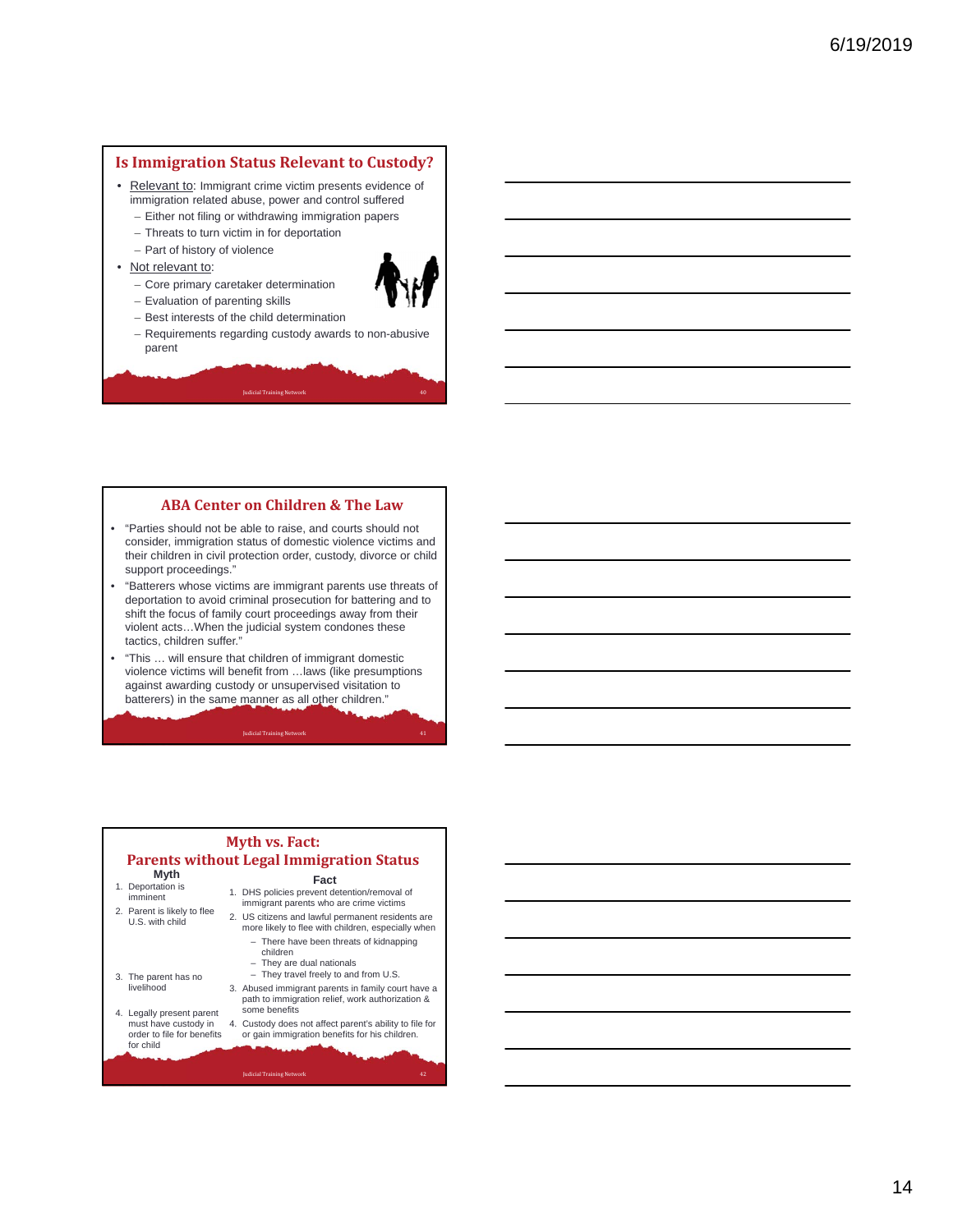#### **ICE Removal Data 2013**

- Convicted criminals 82%
- Repeat immigration violators 7.8%
- Ordered removed and failed to depart 1.6%
- Other immigrants 7.7% https://www.ice.gov/doclib/about/offices/ero/ pdf/2013‐ice‐immigration‐removals.pdf
- **2017** Criminal convictions 73.7% • Pending criminal charges 15.5%
- Outstanding notices to appear in immigration court 5.3%
- Ordered removed and failed to depart + reinstatement 2.8%
- Other immigrants 2.6% https://www.ice.gov/removal-statistics/2017

26

#### Nebraska Maria Luis Case

Maria Luis is an undocumented Quiche-speaking Guatemalan who had 2 children with her in the U.S. the youngest (Angelica) was born in the U.S.<br>with respiratory problems. Maria Luis took Angelica to the emergency<br>room for treatment and she was given a Spanish (not Quiche)<br>interpreter. She t up visit if Angelica did not get better. The hospital said that she was told<br>to bring the child back for a follow up appointment. Angelica got better,<br>so Maria Luis did not return for the follow up visit. The hospital<br>repo termination of parental rights. The notice that arrived in detention was not in her native language and DHS did not take her to the dependency court proceeding. Maria Luis was deported to Guatemala and Nebraska called her comply with the plan from Guatemala. Her parental rights to both her children were terminated her children remained in foster care.

#### Immigrant Parents and Child Custody In re Interest of Angelica L., 277 Neb. 984 (2009) • Parents have a Constitutional right to custody (absent unfitness)

- Applies to all families without regard to:
	- Undocumented immigration status
	- Immigration detention
	- Deportation
- Overriding presumption that:
	- Parent-child relationship is constitutionally protected
	- In children's best interest to stay with/be reunited with their parent(s)
- Child's best interests is most important
	- A comparison of natural vs. adoptive parent's cultures, countries or financial means is not to be made

**Judicial Training Network 45** and 200 million 10 million 10 million 10 million 10 million 10 million 10 million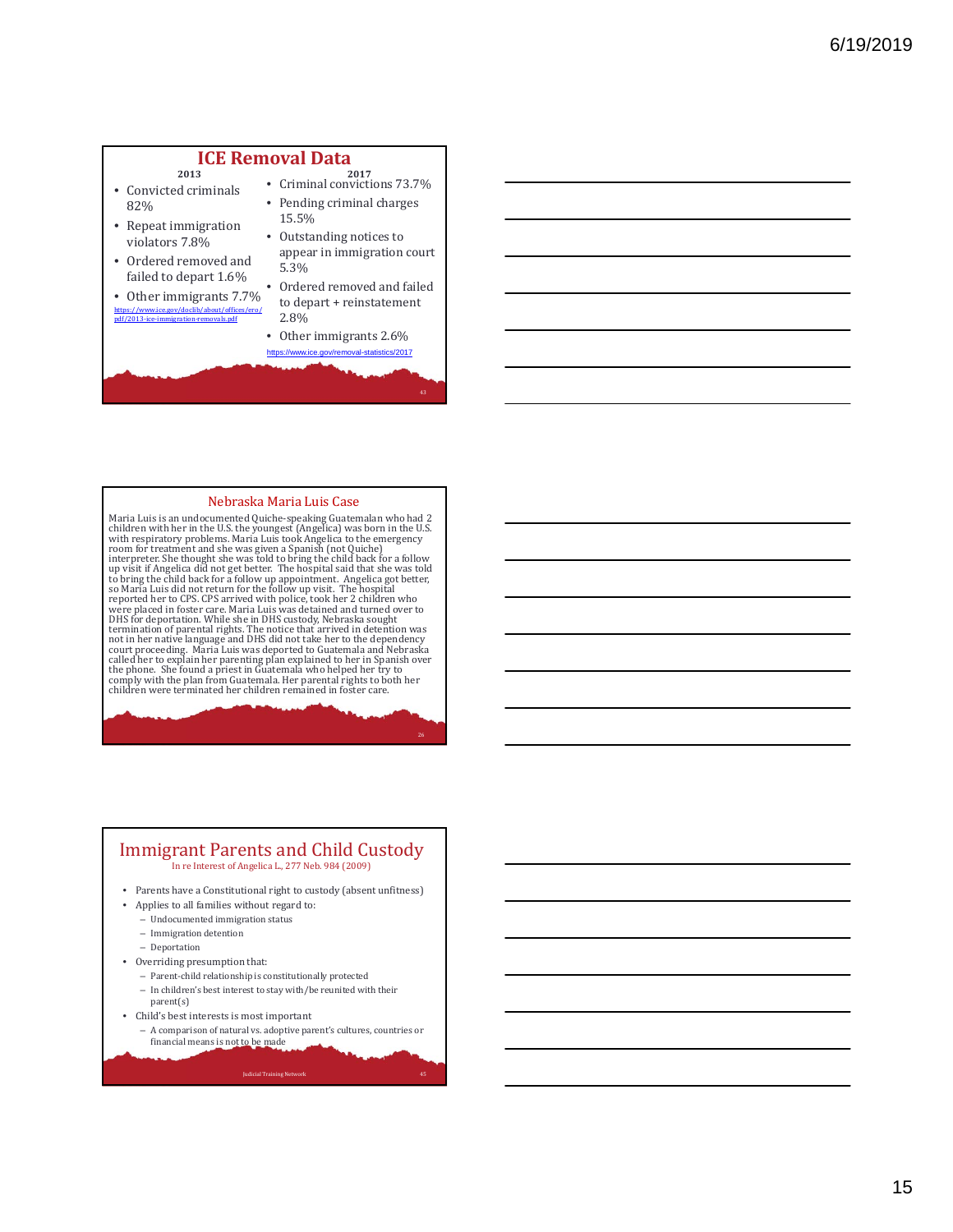#### Detained Parent Directive Aug 2017

- If parents are detained:
	- Placement near family court when ongoing family court/child welfare cases
	- Bring parents to family court to participate in cases involving children
	- Alternate: video or teleconference participation
	- Facilitate visitation when required by family/child welfare court order
	- Help children travel with deported parent obtain passports for children

**Judicial Training Network** 

## **VAWA Sensitive Location Prohibitions**

- Enforcement actions are not to be taken unless the  $\,$ action specific procedures designed to protect<br>victims are followed:
	- A shelter
	- Rape crisis center
	- Supervised visitation center
	- Family justice center
	- Victim services program or provider
	- Community based organization
	- Courthouse in connection with any
		- Protection order case, child custody case, civil or<br>criminal case involving or related to domestic<br>violence, sexual assault, trafficking, stalking

## **January 2018 Policy: Avoid Non‐Criminal Proceedings**

- Avoid enforcement in courthouses or areas within a courthouse that are dedicated to noncriminal proceedings
	- Applies to courts and cases
	- Family cases
	- Civil cases
- Requires Field Office Director/Special Agent in Charge Approval
	- Will involve screening for VAWA confidentiality protected victim's cases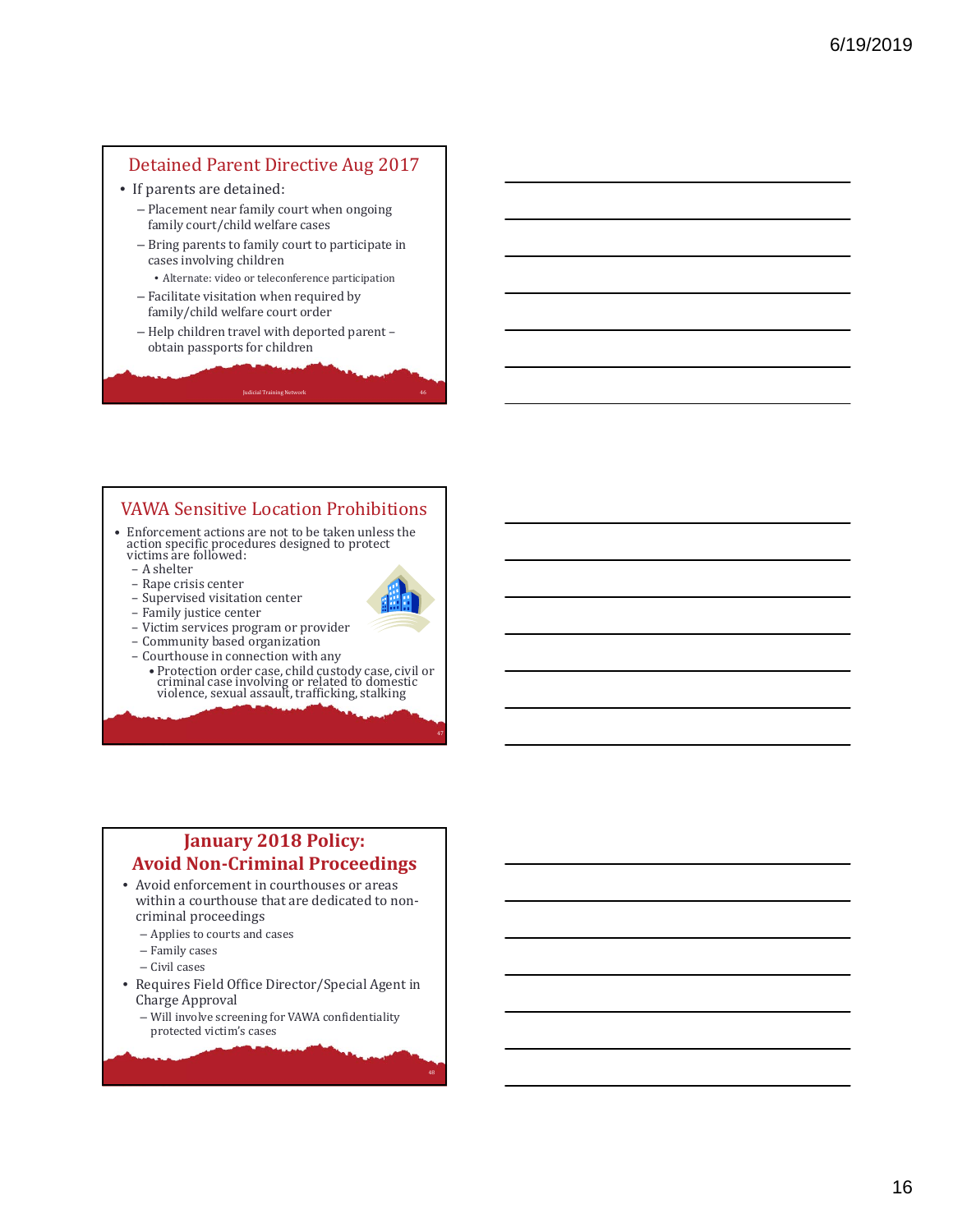## **Sensitive Locations**

- Enforcement actions by ICE and CBP are not to occur or be focused at sensitive locations:
	- Schools
	- Medical treatment and health care facilities
	- Places of worship
	- Religious or civil ceremonies: e.g. weddings, funerals
	- During a public demonstration: e.g., march, rally, parade

National Immigrant Women's Advocacy Project at the<br>American University Washington College of Law



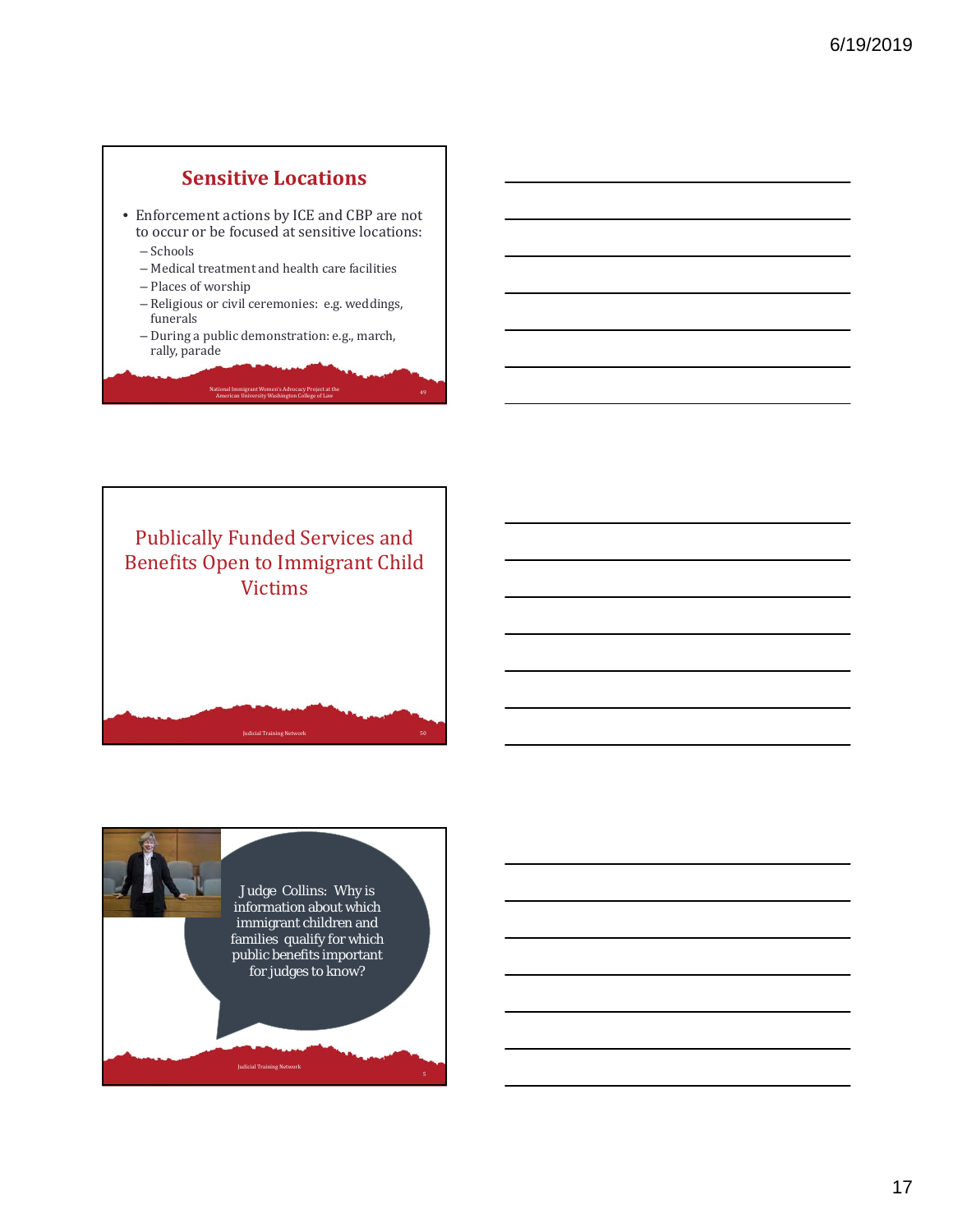## **Access for All**

Both documented and undocumented immigrant survivors can access:

- Language Access
- Crime Victim Assistance
- **Shelter**
- Transitional Housing • Obtain Public Benefits for
- Their Children
- Police
- Fire  $\frac{1}{2}$ • Ambulance
- 
- Courts • Legal Services
- Receive Emergency
- Medical Care
- Health care from community and migrant

**Judicial Training Network**<br> **Judicial Training Network**<br>
53

- health centers
- VOCA funded crime victim assistance

#### List of Required Life and Safety Services

- Crisis counseling and intervention
- Child and adult protection services
- Violence and abuse prevention
- Victim assistance
- Treatment of mental illness or substance abuse
- Help during adverse weather conditions
- Soup kitchens
- Community food banks
- Short-term shelter or housing assistance for the homeless, victims of domestic violence, or for runaway, abused, or abandoned children
- Nutrition programs for those requiring special assistance

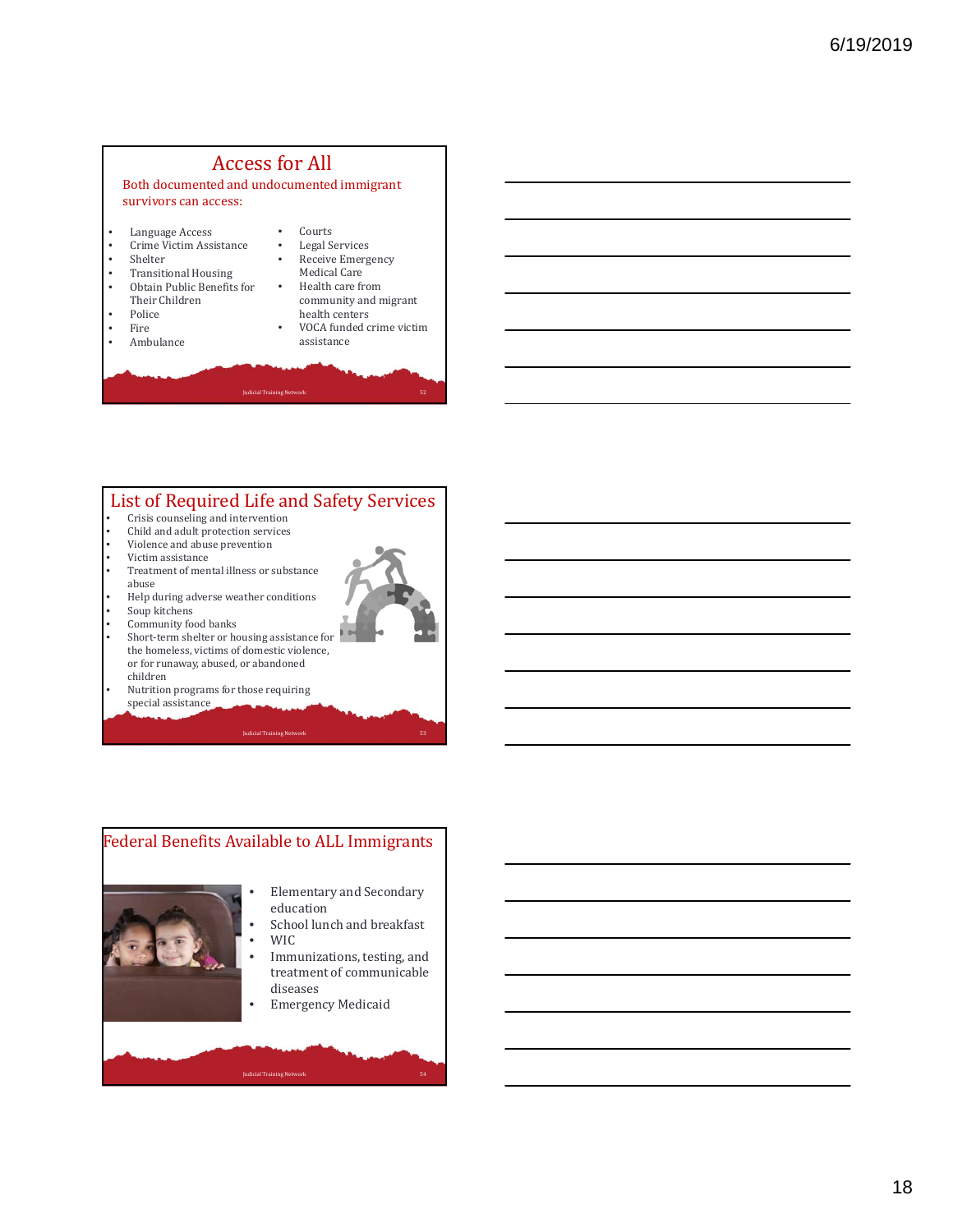## **When children qualify and their parents do not:**

- If a child qualifies for benefits as a citizen or qualified immigrant the benefits granting agency may only ask questions about the child's eligibility
- No questions may be asked about the immigration status or social security number of the child's parent
	- if the parent is not applying for additional benefits for themselves

**Judicial Training Network** 

## Qualified Immigrant Children and Crime Victims - Examples • Qualified Immigrants • Not Qualified Immigrants

- Lawful permanent residents
	- Includes U visas and SIJS
- Refugees/Asylees
- VAWA self‐petitioners
- Trafficking victim with • Continued presence or
	- Bona fide determination
	- in T visa case
- Asylum applicants - DACA recipients – U visa applicants & recipients
- Work/Student visa holders
- Undocumented

#### **Partial List of Federal Public Benefits/Community Programs Open to All "Qualified Immigrants**"

- **Public and assisted housing**
- **Post‐secondary educational grants & loans**
- **Driver's Licenses**
- **Access to most subsidized child care** (Not TANF)
- **Adoption assistance**
- **Foster care**
- $\bullet~$  Low income and residential energy assistance programs
- Disability benefits
- Assistance to developmentally disabled
- Job opportunities for low income individuals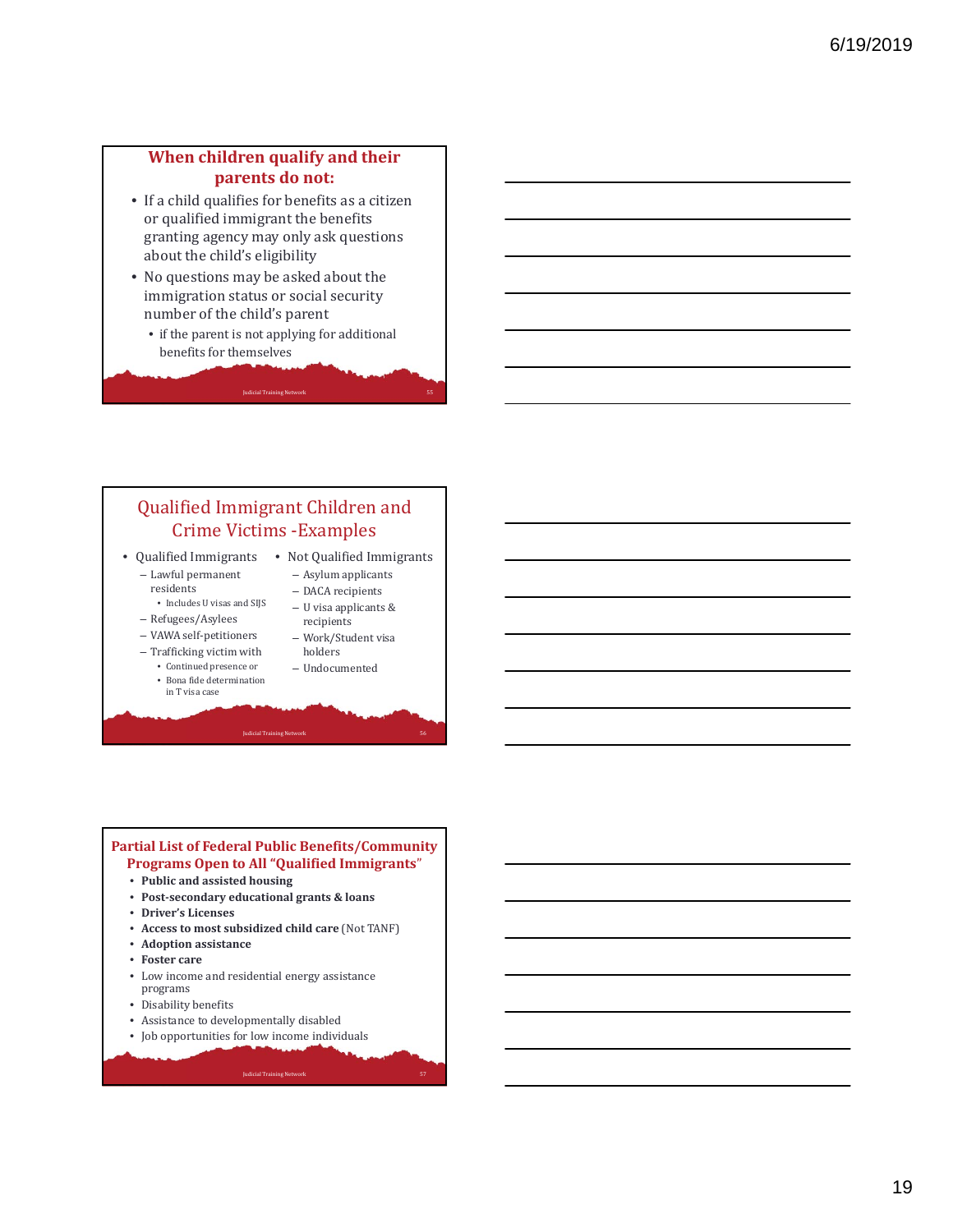# Federal Means-Tested Public Programs Have Most Limited Immigrant Access – (State Option):<br>
• **<u>TANF</u>**<br>
• SSI<br>
• SSI

- 
- - Lawful permanent residents only if 40 quarters or work<br>credit + "qualified immigrant" status and 5 year bar if<br>entered the U.S. after August 22, 1996
	- Refugee
	- Trafficking victim
- Veteran and "qualified immigrant" spouses, children • **Food Stamps**
	- "Qualified Immigrants" 5 year bar post August 22, 1996 and<br>children
	-
- <u>Medicaid and Child Health Insurance Program Subsidies</u><br>- Exchange purchase access = "lawfully present" immigrants<br>- Subsidies federal 5 yr. post Aug., 22, 1996 entrants to U.S.

**Judicial Training Network** 

#### NIWAP's Public Benefits Map and Public Benefits Charts

• Public benefits map

– http://map.niwap.org/

- Public benefits charts
	- http://niwaplibrary.wcl.american.edu/all‐state‐ public‐benefits‐charts/
- Public benefits webinar
	- http://niwaplibrary.wcl.american.edu/april201 9publicbenefitswebinar/

**Judicial Training Network**<br> **Judicial Training Network**